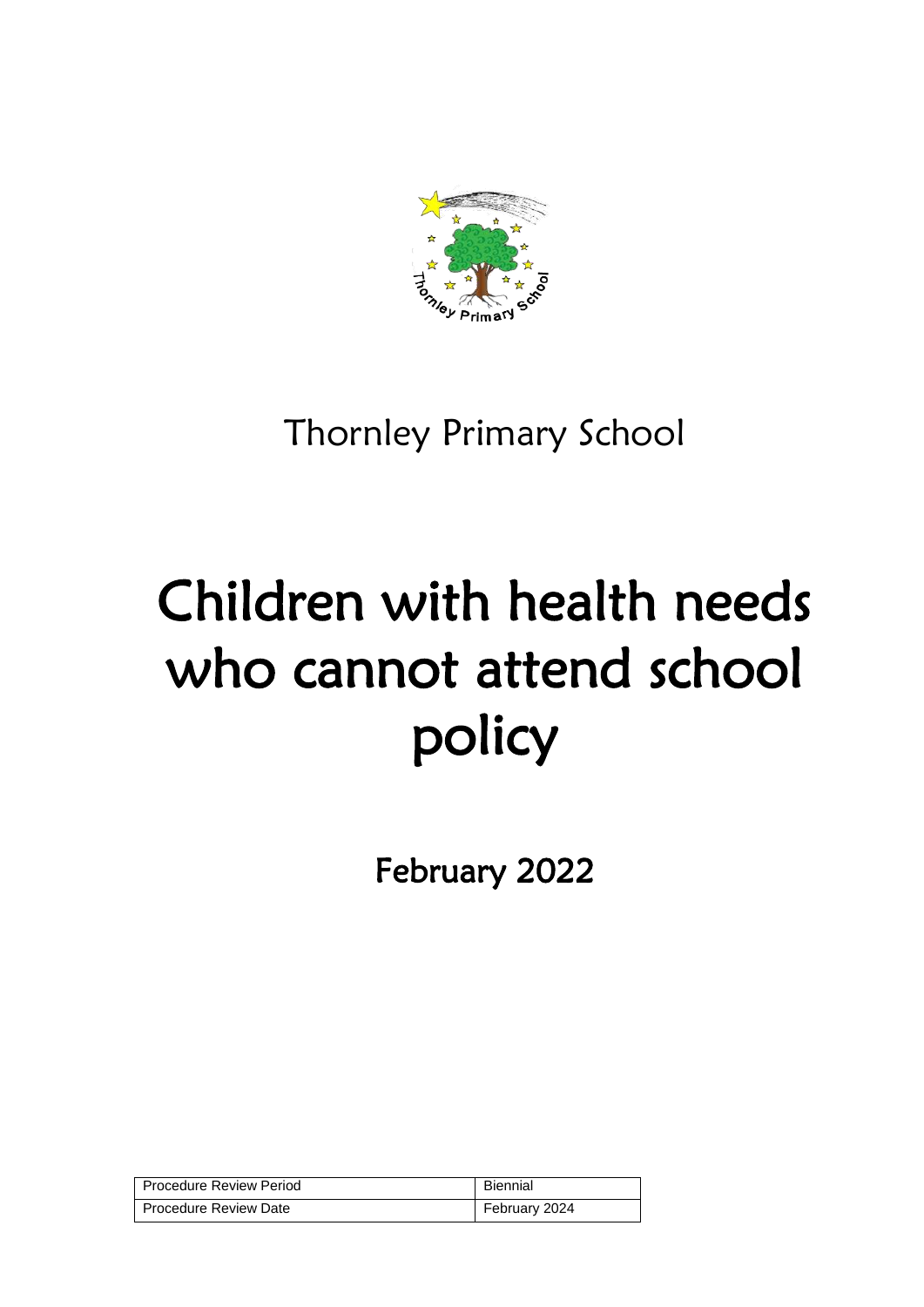### **1. Introduction**

This policy sets out how Thornley Primary School will comply with its statutory duty to arrange suitable full-time (or part-time when appropriate for the child's needs) education for children of compulsory school age who, because of illness, would otherwise not receive suitable education.

This statutory duty applies to all children and young people of compulsory school age, permanently living in County Durham who would normally attend mainstream schools or special schools, including academies, free schools, and independent schools, or where a child is not on the role of a school.

# *Ofsted places a clear emphasis on meeting the needs of pupils with SEN and Disabilities, also including those pupils with medical conditions*

# **2. Aim of the policy**

It is Thornley Primary School's intention that all children, regardless of circumstances, should receive a good education to enable them to shape their own futures. Therefore, alternative provision for children medically unfit to attend school is paramount to the school's commitment in this regard. The support should meet the child's individual needs, including social and emotional needs and enable them to thrive and prosper in the education system.

The provision for children who are medically unfit to attend school will ensure that:

- Pupils make good progress in their education and do not fall behind their peers, particularly in key subjects.
- Disruption to learning is minimised and there is a continuity of education provision within the school curriculum.
- Pupils are able to successfully reintegrate back into school and that this takes place as soon as their health permits.
- Pupils feel fully part of their school community and are able to stay in contact with classmates.

# **3. Legislation and Guidance**

Key legislation covering the duties and powers relating to this policy: Section 19 of the Education Act 1996, as amended by section 3a of the Children, Schools and Families Act 20141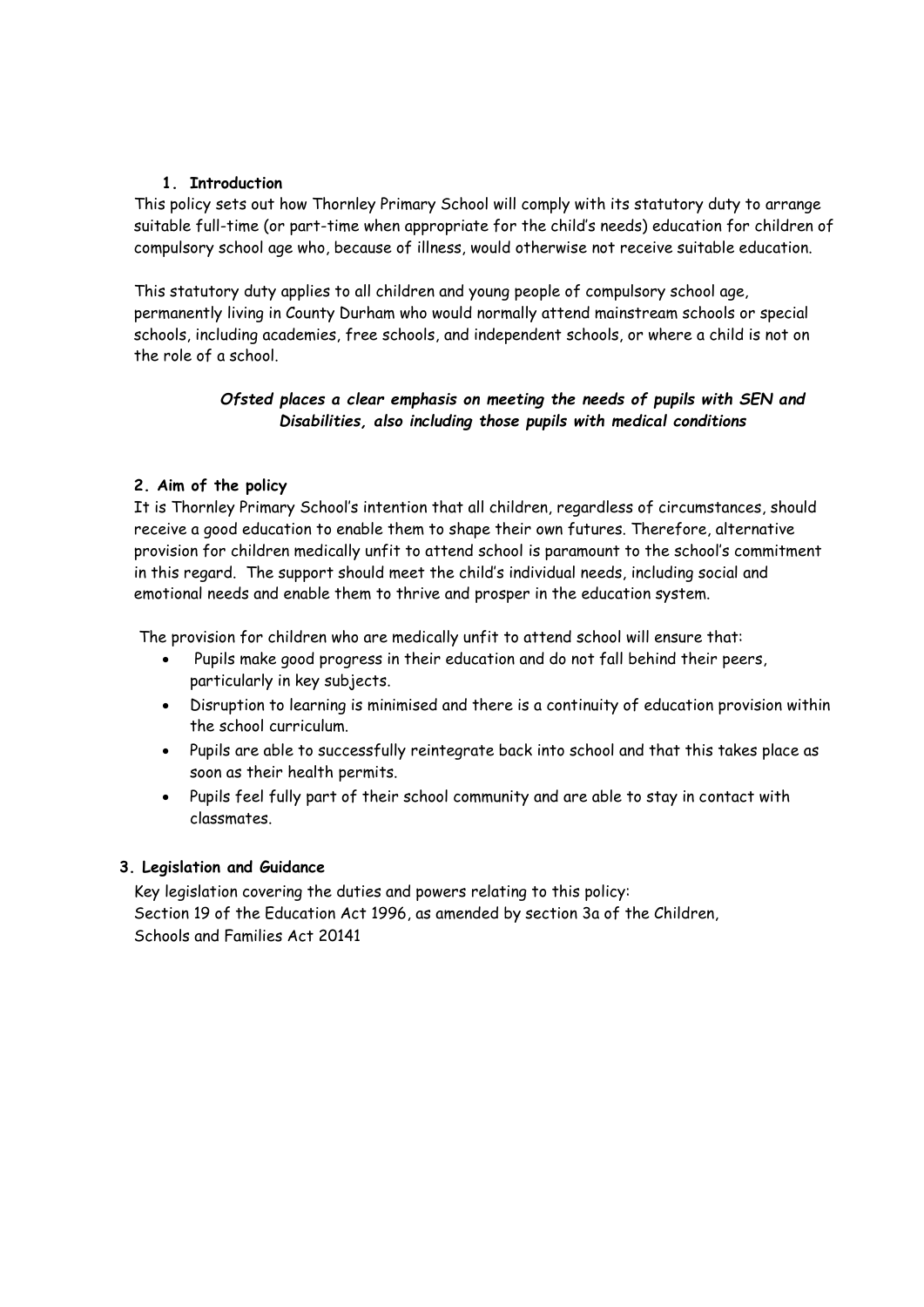Some complex and/or long-term health issues may be considered disabilities under equality legislation. This legislation provides that Local Authorities (LA) must not discriminate against disabled children and are under a duty to eliminate discrimination, foster equality of opportunity for disabled children and foster good relations between disabled and non-disabled children. LAs should make reasonable adjustments to alleviate disadvantage faced by disabled children, and plan to increase disabled children's access to premises and the curriculum.

Local authorities must have regard to statutory guidance when carrying out their Section 19 duty. The relevant guidance is: *"Ensuring a good education for children who cannot attend school because of health needs"* 

This policy has been developed in line with this guidance.

# **The Governing Body of Thornley Primary is responsible for:**

\*Ensuring arrangements are in place to support pupils with medical conditions.

\*Ensuring the policy is developed collaboratively across services, clearly identifies roles and responsibilities and is implemented effectively.

\* Ensuring that the Supporting Pupils with Medical Conditions Policy does not discriminate on any grounds including, but not limited to protected characteristics: ethnicity/national/ origin, religion or belief, sex, gender reassignment, pregnancy & maternity, disability, or sexual orientation.

\* Ensuring that relevant training is delivered to a sufficient number of staff who will have responsibility to support children with medical conditions and that they are signed off as competent to do so. Staff to have access to information, resources, and materials.

\* Handling complaints regarding this policy as outlined in the school's Complaints Policy.

#### **Role of the Headteacher**

The Headteacher is responsible for:

\* Ensuring the policy is developed effectively with partner agencies and making staff aware of this policy.

\* The day-to-day implementation and management of the Supporting Pupils with Medical Conditions Policy and Procedures of Thornley Primary School.

- \* Liaising with healthcare professionals regarding the training required for staff.
- \* Identifying staff who need to be aware of a child's medical condition.
- \* Ensuring confidentiality and data protection
- \* Keeping a medical conditions register, which is regularly updated.

# **4. Role of Local Authority**

The LA's SEN Casework team will work with schools to review any changing needs of a child with an Education, Health and Care Plan (EHCP), who is unable to attend school because of their medical needs. The EHCP will link the long- term educational needs associated with the child's medical condition to the most appropriate teaching and learning provision.

The LA expects that all schools will work in partnership with it to ensure continuity of access to education for all children unable to attend school because of serious illness or injury. All schools must have a written policy and procedures for dealing with the education of children and young people with medical needs and governing bodies also must have regard to relevant statutory guidance, Supporting Pupils with medical conditions4.

# **5. Identification of children who need provision**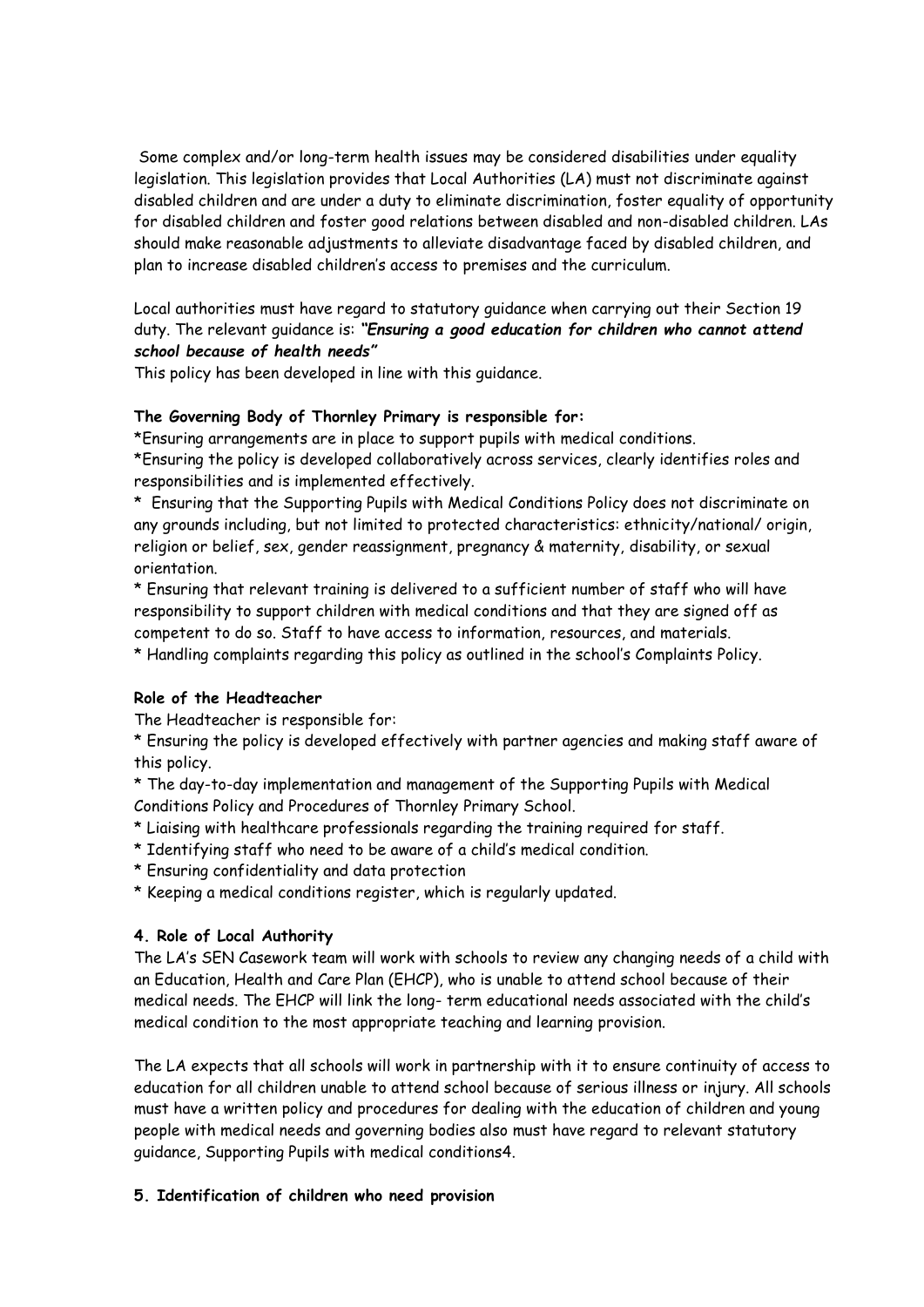\* Those who have an illness which will prevent them from attending school for 15 or more school days, either in one absence or over the course of a school year and where suitable education is not otherwise being arranged.

 Those who have a health need, and their absence has been validated as necessary by a medical professional, either a consultant community paediatrician or specialist consultant psychiatrist from the Child and Adolescent Mental Health Service (CAMHS). (Health problems can include physical illnesses, injuries and clinically defined mental health difficulties certified by medical evidence, such as that provided by a medical consultant. From CAMHS consultants, the evidence would be in the form of letter and copy of care plan)

The education provision will be full time, unless this is not in the best interests of the child. Children with health needs should have provision which is equivalent to the value of education they would receive in school. If they receive one to one tuition, for example, the hours of face-to-face provision could be fewer as the provision is more concentrated. The education will be tailored to the child's age, aptitude and ability and any other individual need (for example, health, social and emotional needs, special educational needs, or disability).

*The use of electronic media – such as 'virtual classrooms', learning platforms and so on – can provide access to a broader curriculum, but this should generally be used to complement face-to-face education, rather than as sole provision (though in some cases, the child's health needs may make it advisable to use only virtual education for a time)*

The child's progress will be reviewed regularly, in consultation with the parent / carer, the home school provider and other relevant services. Parents and carers have a key role to play in their child's education and are to be involved in planning and on-going review. Reviews will be made more frequently according to need. It should be recognised that a child's educational needs and ability to access education may change depending on their health and that the programme may need to be flexible to accommodate this.

Where children have *complex or long-term health issues*, the pattern of illness can be unpredictable. LAs should discuss the child's needs and how these may best be met with the school, the relevant clinician and the parents, and where appropriate with the child. That may be through individual support or by them remaining at school and being supported back into school after each absence. How long the child is likely to be out of school will be important in deciding this. LAs should make provision available as soon as the child is able to benefit from

# **SENCO is responsible for**

- Dealing with pupils who are unable to attend school because of medical needs.
- Actively monitoring pupil progress and reintegration into school.
- Supplying pupils' education providers with information about the child's capabilities, progress, and outcomes.
- Liaising with the headteacher, education providers and parents to determine pupils' programmes of study whilst they are absent from school.

(Relevant services including Special Educational Needs (SEN), Child and Adolescent Mental Health Services (CAMHS), Education Inclusion/Attendance/ Improvement Services, educational